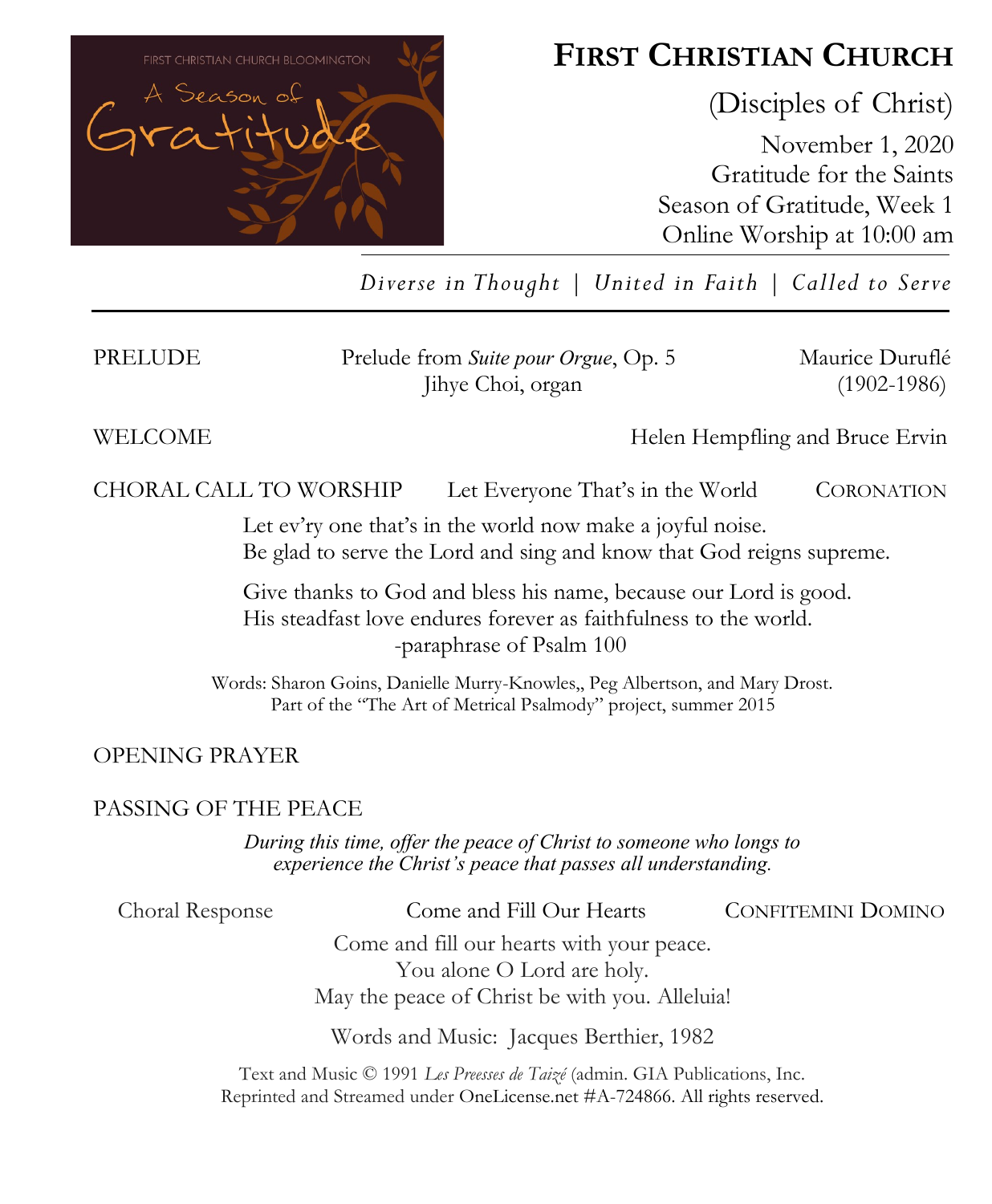SCRIPTURE AND HOMILY 1 Thessalonians 5:12-18 Helen Hempfling

### REMEMBERING THE SAINTS

Prayer for the Saints

Naming the Saints

| Maurice Biggs           | Helen Gotwals         | Gerald Spore (Gerry)  |
|-------------------------|-----------------------|-----------------------|
| John A. Droste (Johnny) | Elizabeth Knapp (Liz) | Robert Richards (Bob) |
| Michael Engber (Mike)   | Mary Ann Lambert      | Joseph True (Joe)     |

Solo **Pie Jesu (from** *Requiem*, Op. 9) Maurice Duruflé Liz Culpepper, mezzo-soprano (1902-1986)

Pie Jesu Domine, Dona eis requiem sempiternam. *Sweet Lord Jesus, grant them everlasting rest.*

*As you see the names scroll on your screen, feel free to offer prayers for the saints in your life.*

### INVITATION TO GIVING

*You are invited to offer your gift by mail or in person (see back page). The method of giving does not matter. It's the mission that makes a difference!*

Response of Praise Doxology

Prayer of Dedication for the Offering

### THE LORD'S SUPPER

Invitation to the Table

Words of Institution

Prayer of Consecration for the Bread and Cup

Sharing of the Bread and Cup *(unison)* 

*Please hold the communion elements in your hands during the communion music. We will partake of them in unison following the music.*

Communion Anthem Requiem asternam Edward Elgar (1857-1934) (Nimrod from *Enigma Variations*)

Requiem aeternam, dona eis, Domine, et lux perpetua luceat eis. *Rest eternal grant them, Lord, and let perpetual light shine upon them.*

Partaking of the Bread and Cup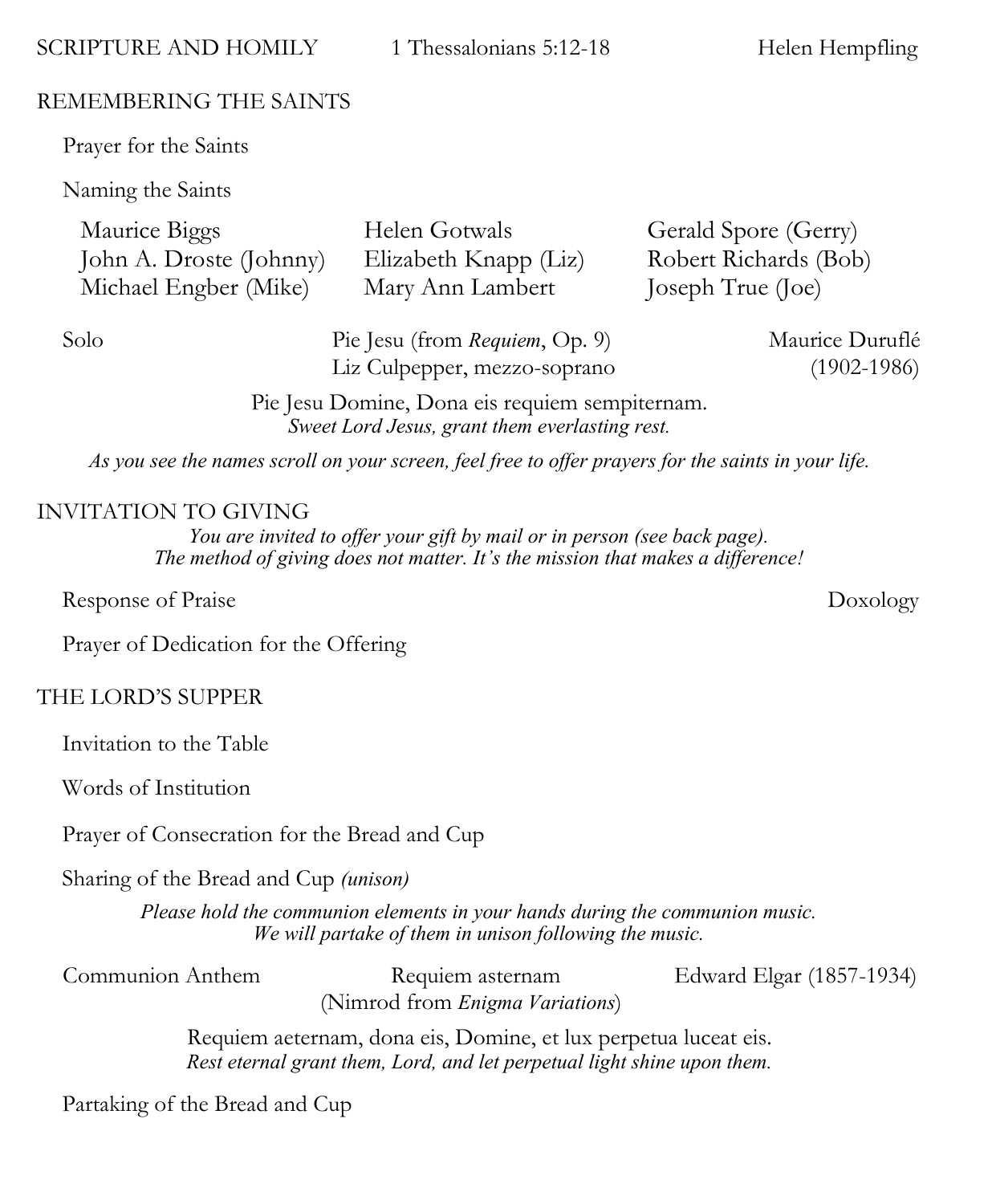Prayer of Thanksgiving and Lord's Prayer

Our Father, who art in Heaven, hallowed be Thy name;

Thy Kingdom come, Thy will be done, on earth, as it is in heaven. Give us this day our daily bread, and forgive us our debts/sins as we forgive our debtors/those who have sinned against us;

And lead us not into temptation, but deliver us from evil.

For Thine is the kingdom, and the power, and the glory forever. Amen.

### INVITATION TO COMMUNITY

#### CLOSING HYMN For All the Saints SINE NOMINE For all the saints who from their labors rest, who thee by faith before the world confessed, thy name, O Jesus, be forever blest. Alleluia! Alleluia! O blest communion, company divine! We live and struggle, they in glory shine; yet all are one in thee, for all are thine. Alleluia! Alleluia! From earth's wide bounds, from ocean's farthest coast,

through gates of pearl streams in the countless host, singing to Father, Son, and Holy Ghost, Alleluia! Alleluia!

Words: William H. How, 1864, alt. Music: Ralph Vaughan Williams, 1906

### BLESSING AND BENEDICTION

POSTLUDE Chorale No. 2 in b minor César Franck (1822-1890) Jihye Choi, organ

#### **Musicians**

Members of the Sanctuary Choir, First Christian Church Bloomington

Jihye Choi, organ Maria Izzo Walker, soprano Sarah Slover, mezzo soprano Liz Culpepper, alto

Ethan Udovich, tenor Renson Madarang, tenor Joseph Andreola, bass

Today's Prelude and Postlude were recorded in October by Ms. Choi on the Maidee H. and Jackson A. Seward Organ, C.B. Fisk, Op. 135 in Auer Hall, IU Jacobs School of Music.

Permission to podcast / stream the music in this service obtained from ONE LICENSE with license #A-724866. All rights reserved.

*This service was pre-recorded in various segments to allow the worship leaders to strictly follow guidelines regarding social distancing.*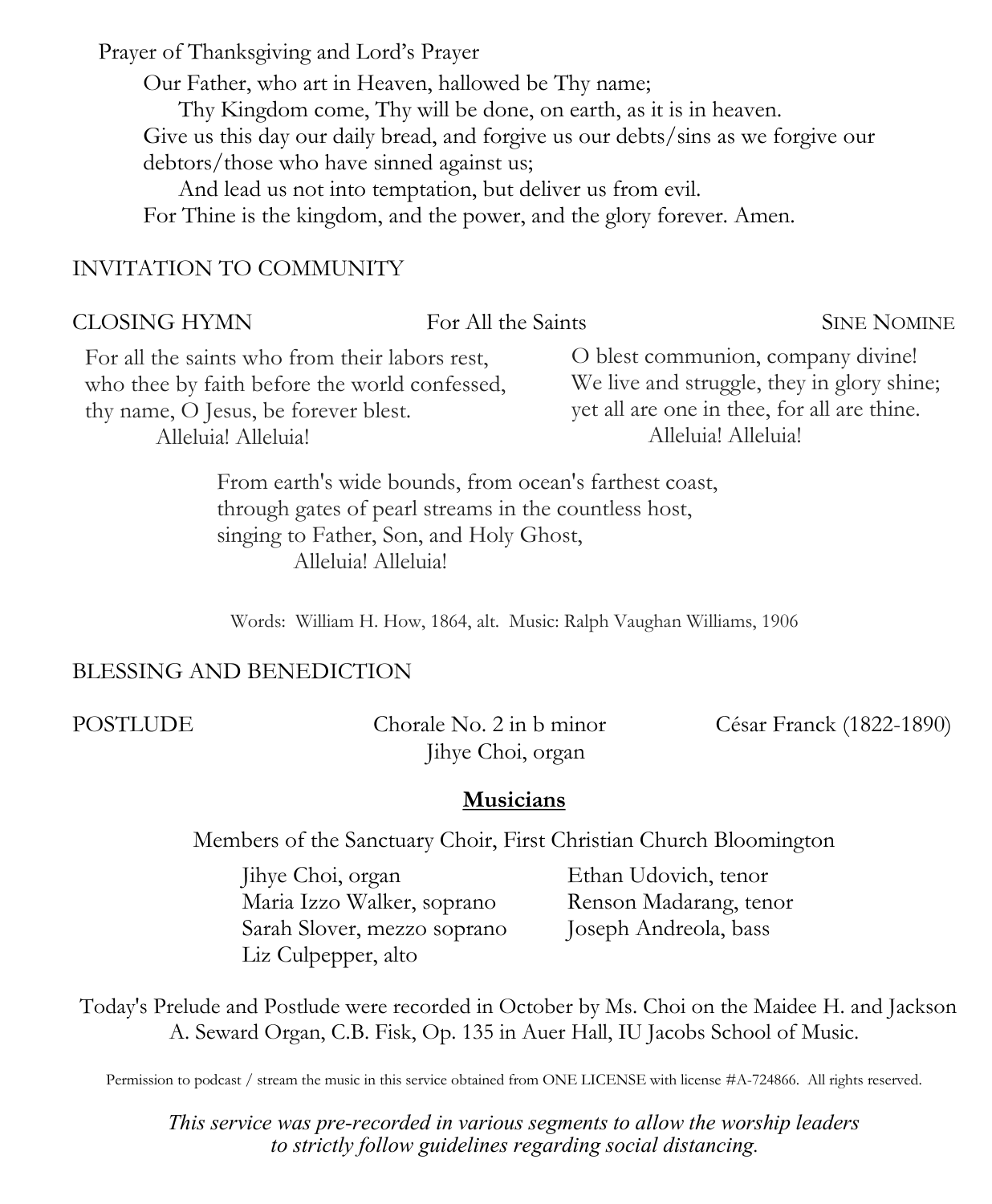### **Join us for Zoom Coffee Fellowship Today Following Worship!**

Simply copy and paste the following link into your web browser:

<https://us02web.zoom.us/j/82020684237?pwd=OTBSd2xKV0xUZzVLVWVoVXhZYWZOdz09>

### **Register Your Attendance Online**

FCC Bloomington has a new feature on our website: a place to record your attendance. Just head to our homepage at www.fccbloomington.org where you will find the "Online Sunday Worship Attendance Form". Whether or not you are a member of the Bloomington or Bedford congregations, we ask that you take time to fill this out. We have discovered that if you are using an iPad, you will need to turn it horizontally to see the entire form. If you have trouble with the online form, please send an email to the church office to make us aware of your attendance and of the problem you are having with the form. Thank you. We also have a form where you can submit your prayer requests. Our prayer ministry teams covenant to pray with and for you daily.

### **Coat Bank**

Saturday: October 24—November 21 Time: 10:00 am - 1:00 pm

Children must be accompanied by parent/guardian or adult. If you or someone you know needs a winter coat, please come to one of the dates listed above or contact Janet Cunningham or Barbara Sorrells.

## **Congregational Zoom Meeting**

You are encouraged to join a special congregational gathering on Zoom at **6:15 pm on Monday, November 2.** 

Please look for the link in your inbox no later than noon on Monday.

Just click on the link around 6 pm that evening, follow the prompts, and you'll be in the meeting. If you get started around 6, that gives you a few extra minutes to become familiar with the process, just in case this will be the first time that you've "Zoomed."